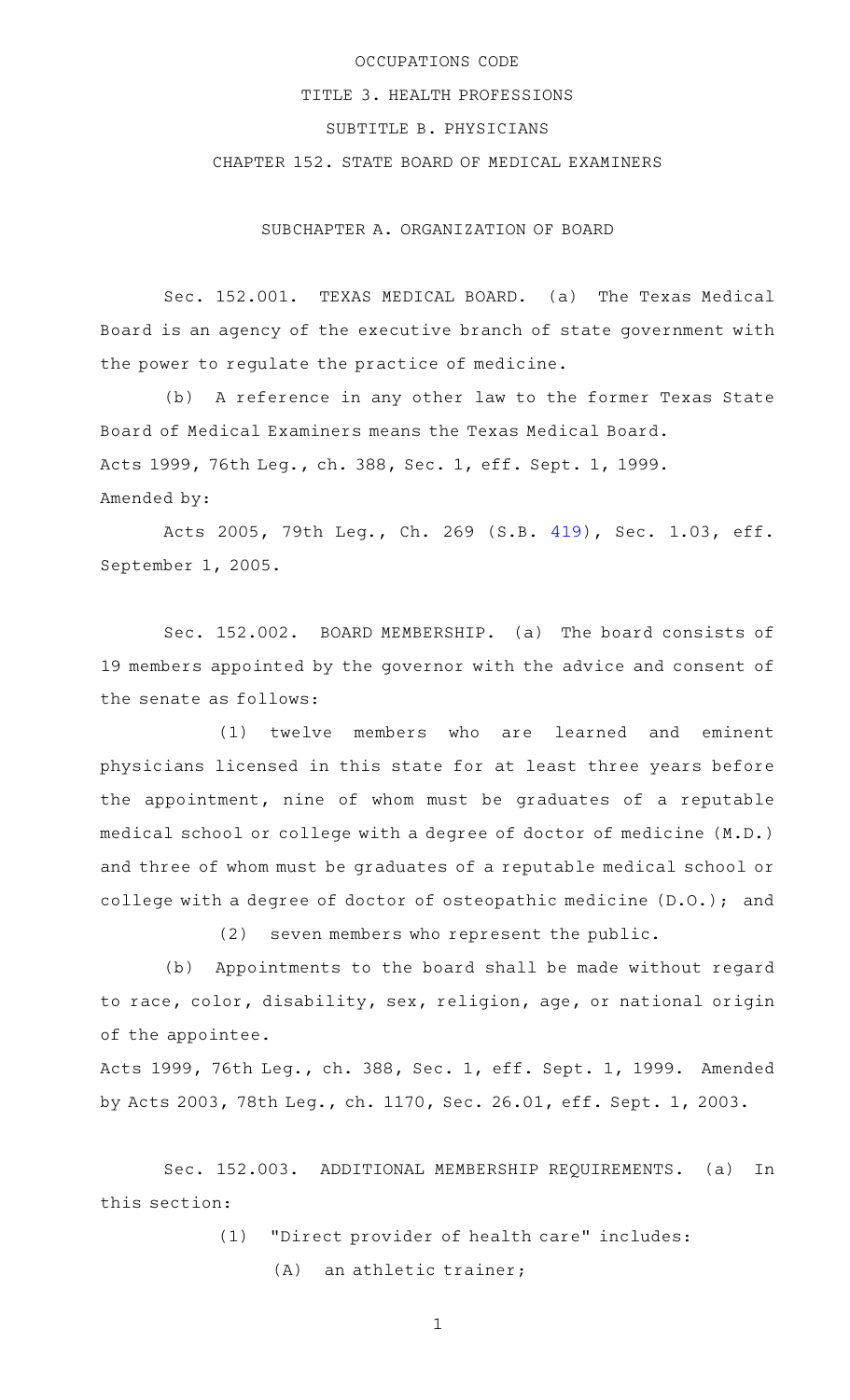- $(B)$  a chiropractor;
- $(C)$  a dentist;
- (D) a hospital administrator;
- $(E)$  a licensed vocational nurse;
- $(F)$  a nursing home administrator;
- $(G)$  an optometrist;
- $(H)$  a pharmacist;
- $(I)$  a physical therapist;
- $(J)$  a physician assistant;
- $(K)$  a podiatrist;
- $(L)$  a psychologist;
- (M) a registered nurse; and
- (N) a social psychotherapist.

(2) "Fiduciary position or interest" means a position or interest with respect to an entity that has the character of a trust. The term includes:

- $(A)$  a member of a board of directors;
- $(B)$  an officer;
- (C) a majority shareholder;
- $(D)$  an agent; and

 $(E)$  a person who, directly or through that person's spouse, receives more than one-tenth of the person's annual income from compensation for research into or instruction in the provision of health care received from:

 $(i)$  a health care entity or other person, association, or organization engaged in the provision of health care; or

(ii) a person, association, or organization engaged in producing drugs or analogous products.

(3) "Immediate family member" means the parent, spouse, child, or sibling of a person who resides in the same household as the person.

- (4) "Provider of health care" means:
	- (A) a direct provider of health care:

(i) whose primary current activity is the provision of health care to persons or the administration of facilities or institutions in which that care is provided,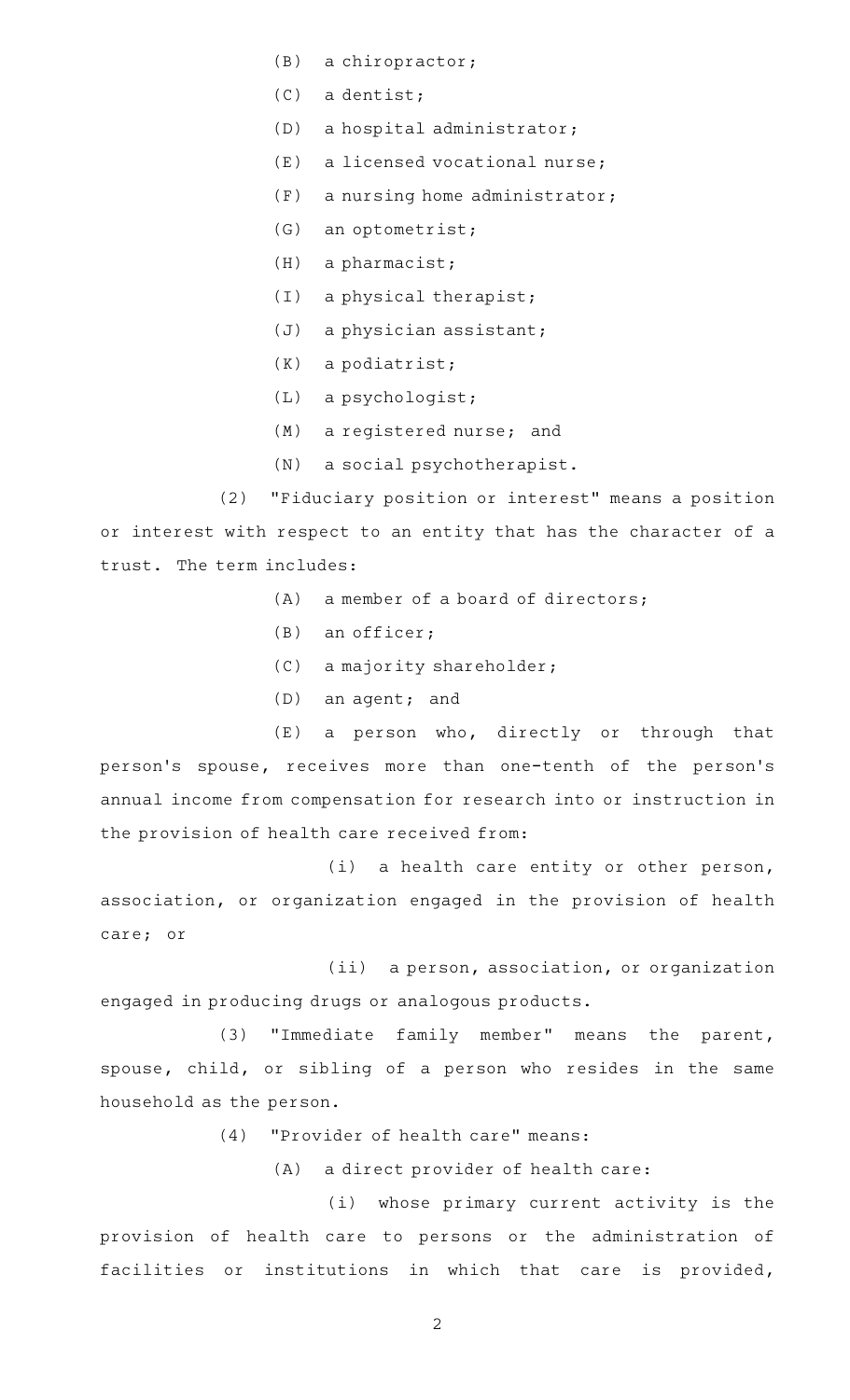including hospitals, long-term care facilities, out-patient facilities, and health maintenance organizations;

(ii) who, if required by law or otherwise, has received professional or other training in the provision of that care or administration; and

(iii) who is licensed or certified or otherwise claims the authority to provide that care or administration;

(B) a person who is an indirect provider of health care in that the person holds a fiduciary position with or has a fiduciary interest in a health care entity;

(C) a member of the immediate family of a person described by this subdivision;

(D) a person who is engaged in or employed by an entity issuing a policy or contract of individual or group health insurance or hospital or medical service benefits; or

 $(E)$  a person who is employed by, on the board of directors of, or holds elective office by or under the authority of a unit of federal, state, or local government or any organization that receives a significant part of its funding from a unit of federal, state, or local government.

(b) A person may not be a public member of the board if the person or the person 's spouse:

 $(1)$  is registered, certified, or licensed by a regulatory agency in the field of health care;

(2) is employed by or participates in the management of a business entity or other organization regulated by or receiving money from the board;

(3) owns or controls, directly or indirectly, more than a 10 percent interest in a business entity or other organization regulated by or receiving money from the board;

(4) uses or receives a substantial amount of tangible goods, services, or money from the board other than compensation or reimbursement authorized by law for board membership, attendance, or expenses; or

 $(5)$  is a provider of health care.

(c) Each public member must be a resident of this state for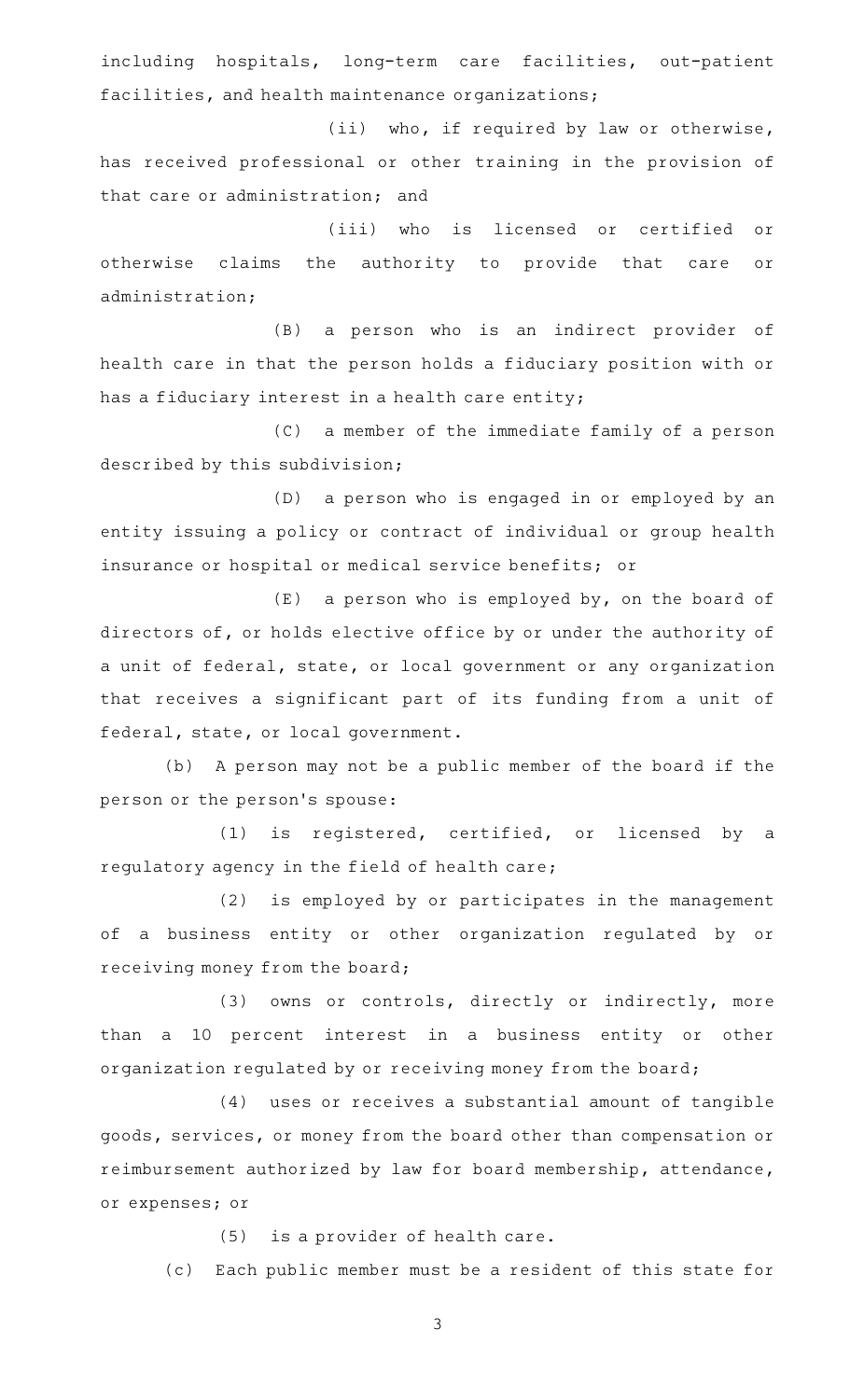at least the five years preceding appointment.

(d) Each physician board member must be actively engaged in: (1) the practice of medicine for at least the five years preceding appointment; and

(2) medical peer review at a health care entity for at least the three years preceding appointment.

Acts 1999, 76th Leg., ch. 388, Sec. 1, eff. Sept. 1, 1999.

Amended by:

Acts 2005, 79th Leg., Ch. 269 (S.B. [419](http://www.legis.state.tx.us/tlodocs/79R/billtext/html/SB00419F.HTM)), Sec. 1.04, eff. September 1, 2005.

Sec. 152.004. MEMBERSHIP AND EMPLOYEE RESTRICTIONS. (a) In this section, "Texas trade association" means a cooperative and voluntarily joined association of business or professional competitors in this state designed to assist its members and its industry or profession in dealing with mutual business or professional problems and in promoting their common interest.

(b) A person is ineligible for appointment to the board if, at the time of appointment, the person is younger than 18 years of age or is a stockholder or a member of the board of trustees of a medical school.

(c) A person may not be a member of the board and may not be a board employee in a "bona fide executive, administrative, or professional capacity," as that phrase is used for purposes of establishing an exemption to the overtime provisions of the federal Fair Labor Standards Act of 1938 (29 U.S.C. Section 201 et seq.), if:

(1) the person is an officer, employee, or paid consultant of a Texas trade association in the field of health care or a national organization incorporated to represent the entire profession licensed to practice medicine in this state or the United States, including an organization representing the practice of osteopathic medicine; or

 $(2)$  the person's spouse is an officer, manager, or paid consultant of a Texas trade association in the field of health care.

- (d) Expired.
- (e) Expired.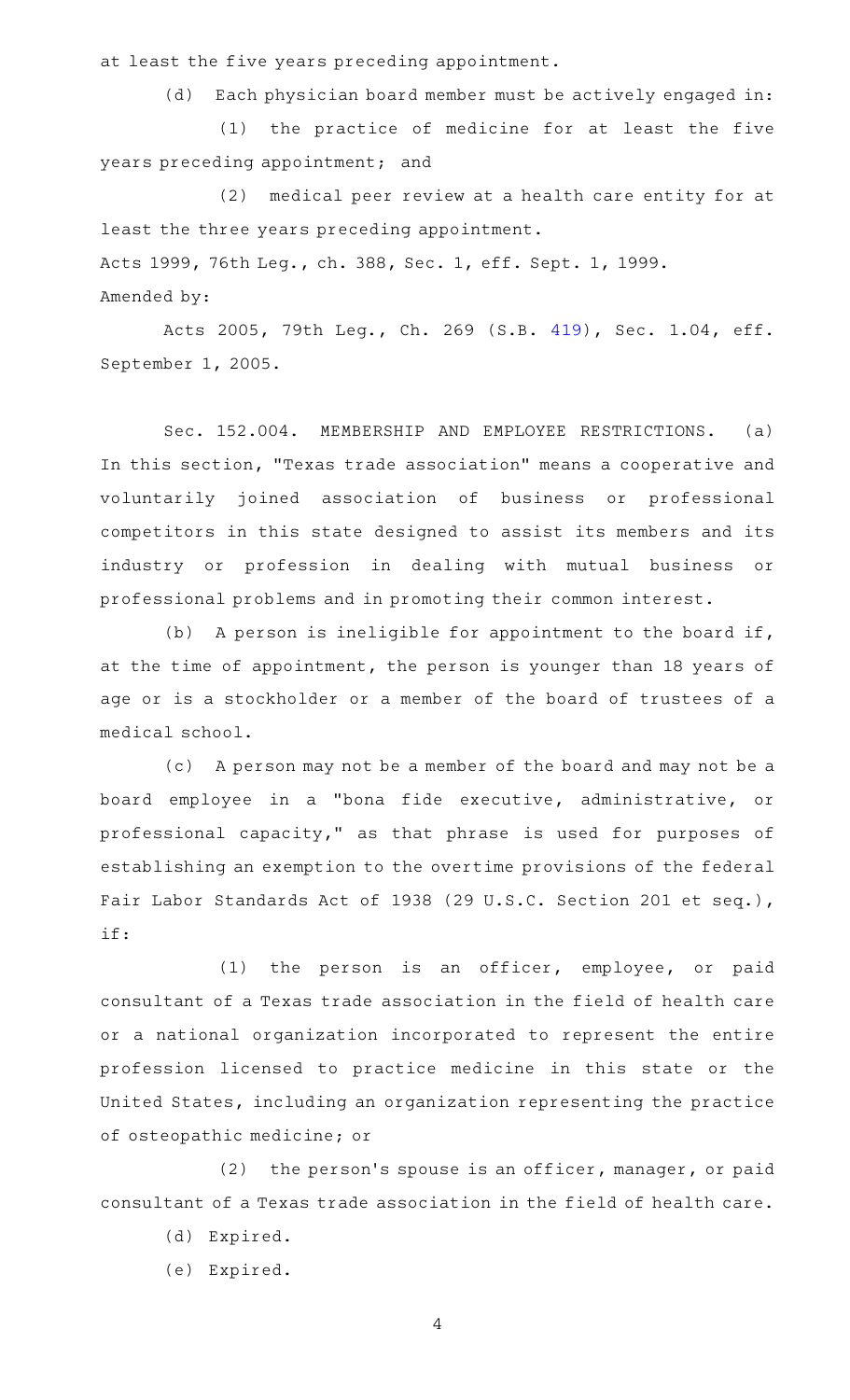(f) A person may not serve as a member of the board or act as general counsel to the board if the person is required to register as a lobbyist under Chapter [305](http://www.statutes.legis.state.tx.us/GetStatute.aspx?Code=GV&Value=305), Government Code, because of the person 's activities for compensation on behalf of a profession related to the operation of the board.

Acts 1999, 76th Leg., ch. 388, Sec. 1, eff. Sept. 1, 1999. Amended by:

Acts 2005, 79th Leg., Ch. 269 (S.B. [419](http://www.legis.state.tx.us/tlodocs/79R/billtext/html/SB00419F.HTM)), Sec. 1.05, eff. September 1, 2005.

Sec. 152.0041. RESTRICTION ON USE OF INFORMATION. A board member who is a physician or a physician acting as an agent of the board, including a member of an expert physician panel appointed under Section [154.056\(](http://www.statutes.legis.state.tx.us/GetStatute.aspx?Code=OC&Value=154.056)e), may not use information to which the person has access solely by virtue of the person's position as a member or agent of the board for the benefit of the person's practice or for the benefit of another physician or person affiliated with the physician.

Added by Acts 2005, 79th Leg., Ch. 269 (S.B. [419](http://www.legis.state.tx.us/tlodocs/79R/billtext/html/SB00419F.HTM)), Sec. 1.06, eff. September 1, 2005.

Sec. 152.005. TERMS; VACANCY. (a) Members of the board serve staggered six-year terms.

(b) If a vacancy occurs during a member's term, the governor shall appoint a person to fill the vacancy. Acts 1999, 76th Leg., ch. 388, Sec. 1, eff. Sept. 1, 1999.

Sec. 152.006. GROUNDS FOR REMOVAL. (a) It is a ground for removal from the board that a member:

(1) does not have at the time of taking office the qualifications required by Section [152.002;](http://www.statutes.legis.state.tx.us/GetStatute.aspx?Code=OC&Value=152.002)

(2) does not maintain during service on the board the qualifications required by Section [152.002;](http://www.statutes.legis.state.tx.us/GetStatute.aspx?Code=OC&Value=152.002)

(3) is ineligible for membership under Sections [152.003](http://www.statutes.legis.state.tx.us/GetStatute.aspx?Code=OC&Value=152.003) and [152.004](http://www.statutes.legis.state.tx.us/GetStatute.aspx?Code=OC&Value=152.004);

 $(4)$  cannot, because of illness or disability, discharge the member 's duties for a substantial part of the member 's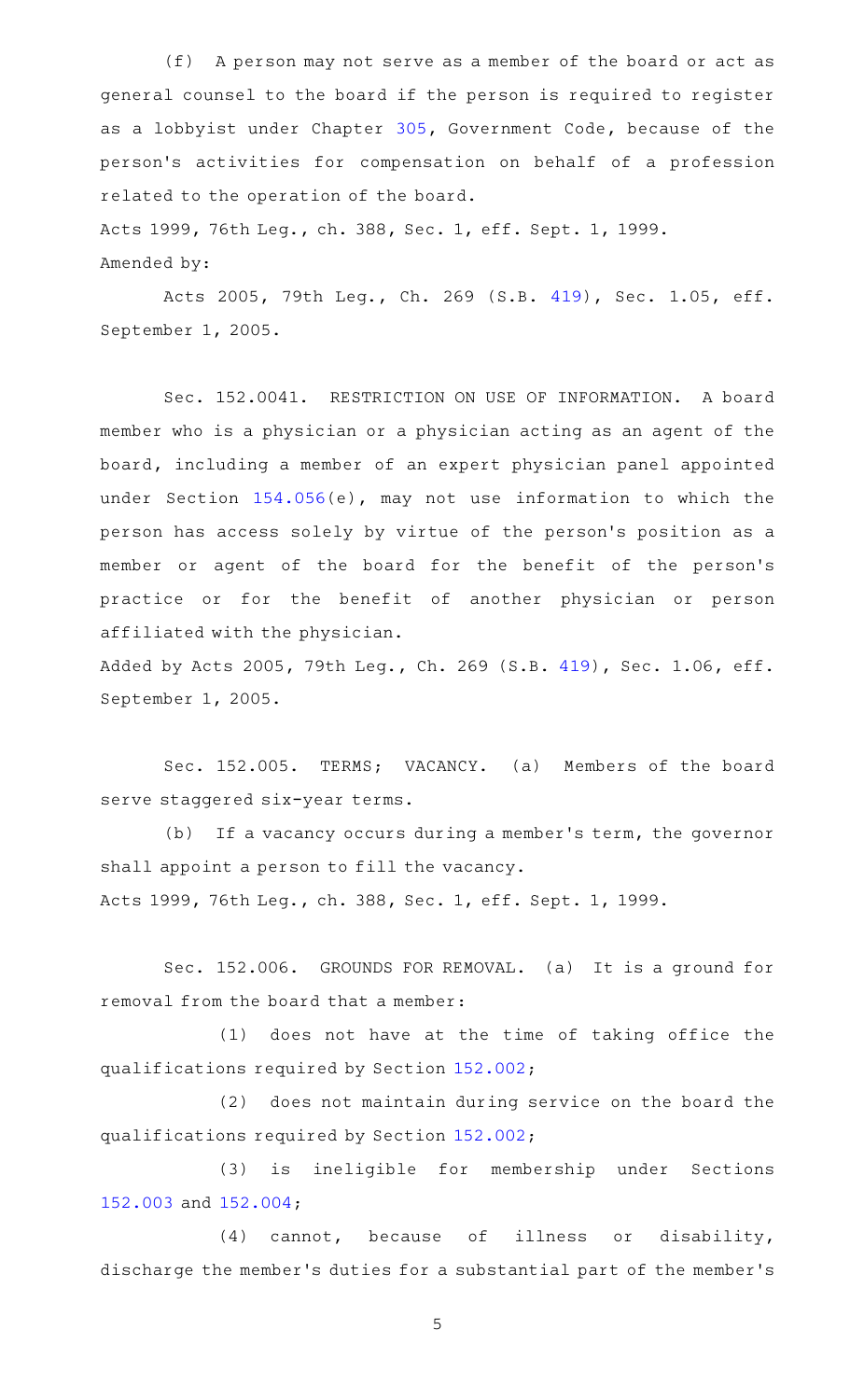term; or

(5) is absent from more than half of the regularly scheduled board meetings that the member is eligible to attend during a calendar year without an excuse approved by a majority vote of the board.

(b) The validity of an action of the board is not affected by the fact that the action is taken when a ground for removal of a board member exists.

(c) If the executive director has knowledge that a potential ground for removal exists, the executive director shall notify the president of the board of the potential ground. The president shall then notify the governor and the attorney general that a potential ground for removal exists. If the potential ground for removal involves the president of the board, the executive director shall notify the next highest ranking officer of the board, who shall then notify the governor and the attorney general that a potential ground for removal exists.

Acts 1999, 76th Leg., ch. 388, Sec. 1, eff. Sept. 1, 1999. Amended by:

Acts 2005, 79th Leg., Ch. 269 (S.B. [419](http://www.legis.state.tx.us/tlodocs/79R/billtext/html/SB00419F.HTM)), Sec. 1.07, eff. September 1, 2005.

Sec. 152.007. PER DIEM. (a) Each board member is entitled to receive a per diem as set by legislative appropriation for each day that the member engages in the business of the board.

(b) If the General Appropriations Act does not prescribe the amount of the per diem, the per diem consists of actual expenses for meals, lodging, and transportation, plus \$100. Acts 1999, 76th Leg., ch. 388, Sec. 1, eff. Sept. 1, 1999.

Sec. 152.008. OFFICERS. Not later than December after each regular session of the legislature, the governor shall appoint from the members of the board a president, to serve in that capacity at the pleasure of the governor, and the board shall elect from its members a vice president, secretary-treasurer, and other officers as are required, in the board's opinion, to carry out the board's duties.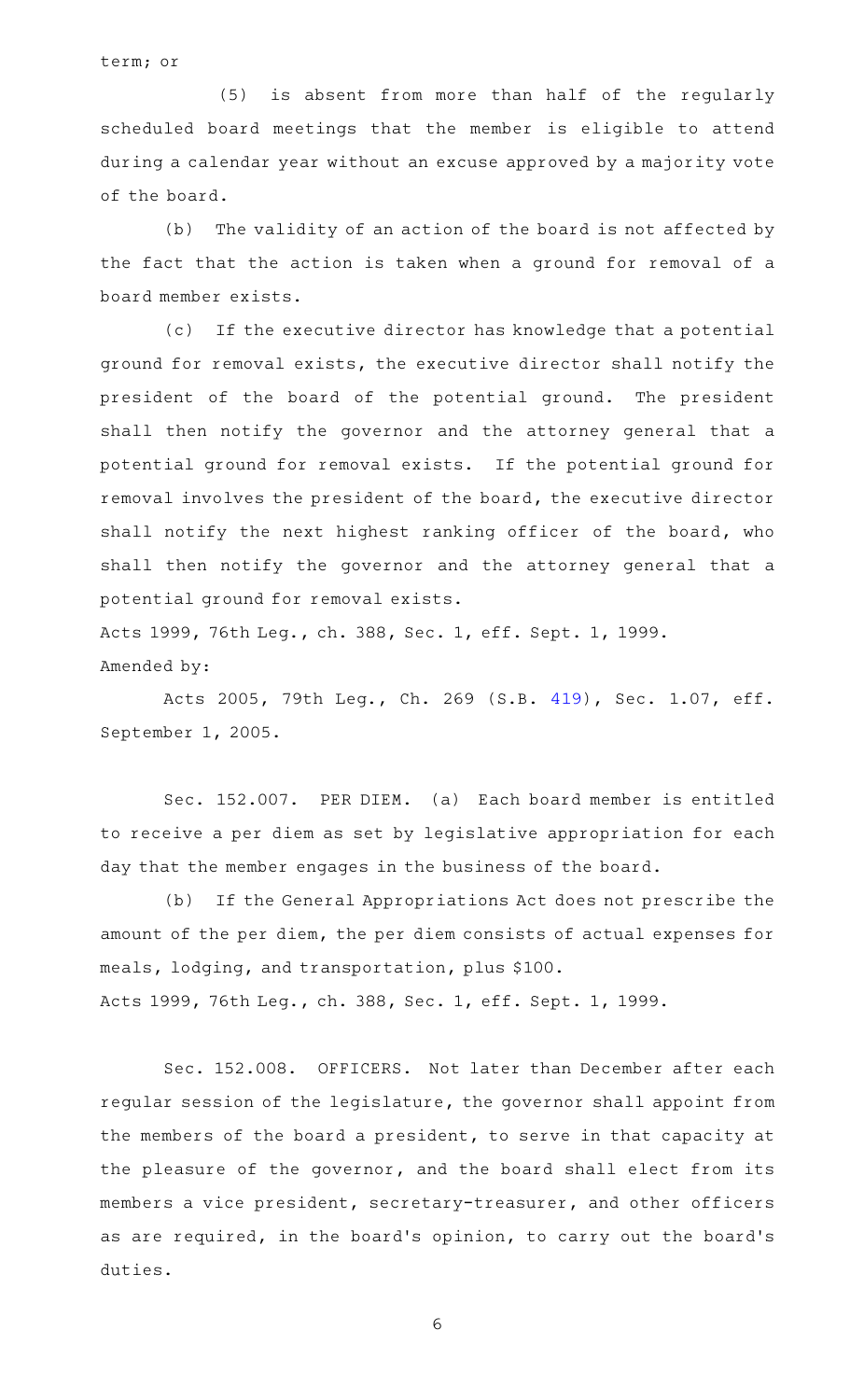Acts 1999, 76th Leg., ch. 388, Sec. 1, eff. Sept. 1, 1999. Amended by:

Acts 2005, 79th Leg., Ch. 269 (S.B. [419](http://www.legis.state.tx.us/tlodocs/79R/billtext/html/SB00419F.HTM)), Sec. 1.08, eff. September 1, 2005.

Sec. 152.009. MEETINGS; QUORUM REQUIREMENTS. (a) The board shall conduct regular meetings at least four times a year at the times and places the board considers most convenient for applicants and board members.

(b) The board may hold special meetings in accordance with rules adopted by the board.

(c) After hearing all evidence and arguments in an open meeting, the board may conduct deliberations relating to license applications and disciplinary actions in executive sessions. The board shall vote and announce its decisions in open session.

(d) A majority of the appointed board members constitutes a quorum for all purposes except for a board activity related to examining the credentials of license applicants as provided by Section [155.053.](http://www.statutes.legis.state.tx.us/GetStatute.aspx?Code=OC&Value=155.053)

Acts 1999, 76th Leg., ch. 388, Sec. 1, eff. Sept. 1, 1999.

Sec. 152.010. TRAINING; GUIDELINES. (a) A person who is appointed to and qualifies for office as a member of the board may not vote, deliberate, or be counted as a member in attendance at a meeting of the board until the person completes a training program that complies with this section.

(b) The training program must provide the person with information regarding:

 $(1)$  the law governing board operations;

(2) the programs, functions, rules, and budget of the board;

(3) the scope of and limitations on the rulemaking authority of the board;

(4) the types of board rules, interpretations, and enforcement actions that may implicate federal antitrust law by limiting competition or impacting prices charged by persons engaged in a profession or business the board regulates, including any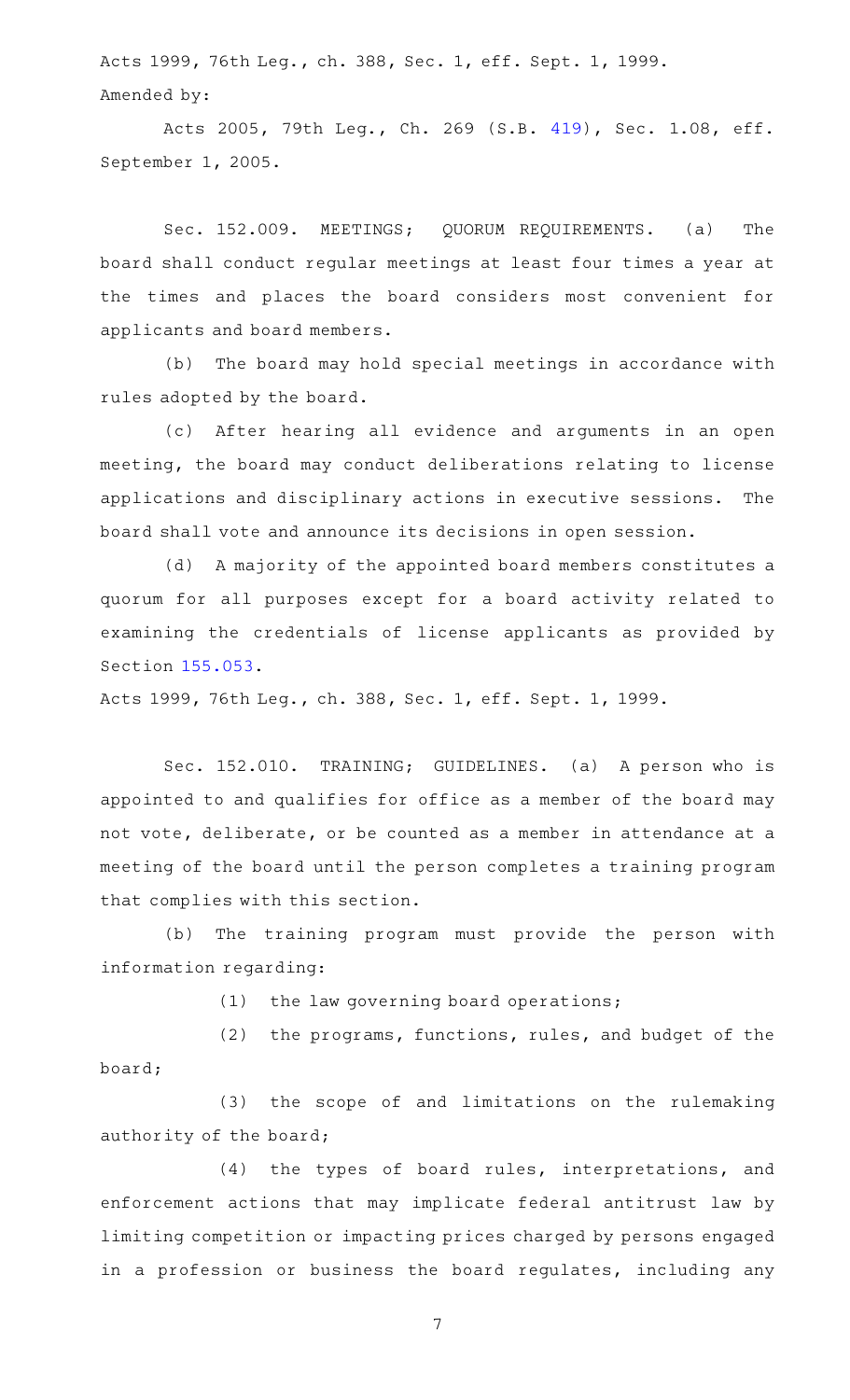rule, interpretation, or enforcement action that:

(A) regulates the scope of practice of persons in a profession or business the board regulates;

(B) restricts advertising by persons in a profession or business the board regulates;

(C) affects the price of goods or services provided by persons in a profession or business the board regulates; or

(D) restricts participation in a profession or business the board regulates;

(5) the results of the most recent formal audit of the board;

 $(6)$  the requirements of:

(A) laws relating to open meetings, public information, administrative procedure, and disclosure of conflicts of interest; and

(B) other laws applicable to members of the board in performing their duties; and

(7) any applicable ethics policies adopted by the board or the Texas Ethics Commission.

(c)AAA person appointed to the board is entitled to reimbursement, as provided by the General Appropriations Act, for the travel expenses incurred in attending the training program regardless of whether the attendance at the program occurs before or after the person qualifies for office.

(d) The executive director of the board shall create a training manual that includes the information required by Subsection (b). The executive director shall distribute a copy of the training manual annually to each board member. Each board member shall sign and submit to the executive director a statement acknowledging that the member received and has reviewed the training manual.

Acts 1999, 76th Leg., ch. 388, Sec. 1, eff. Sept. 1, 1999. Amended by:

Acts 2005, 79th Leg., Ch. 269 (S.B. [419](http://www.legis.state.tx.us/tlodocs/79R/billtext/html/SB00419F.HTM)), Sec. 1.09, eff. September 1, 2005.

Acts 2005, 79th Leg., Ch. 269 (S.B. [419](http://www.legis.state.tx.us/tlodocs/79R/billtext/html/SB00419F.HTM)), Sec. 1.49(1), eff.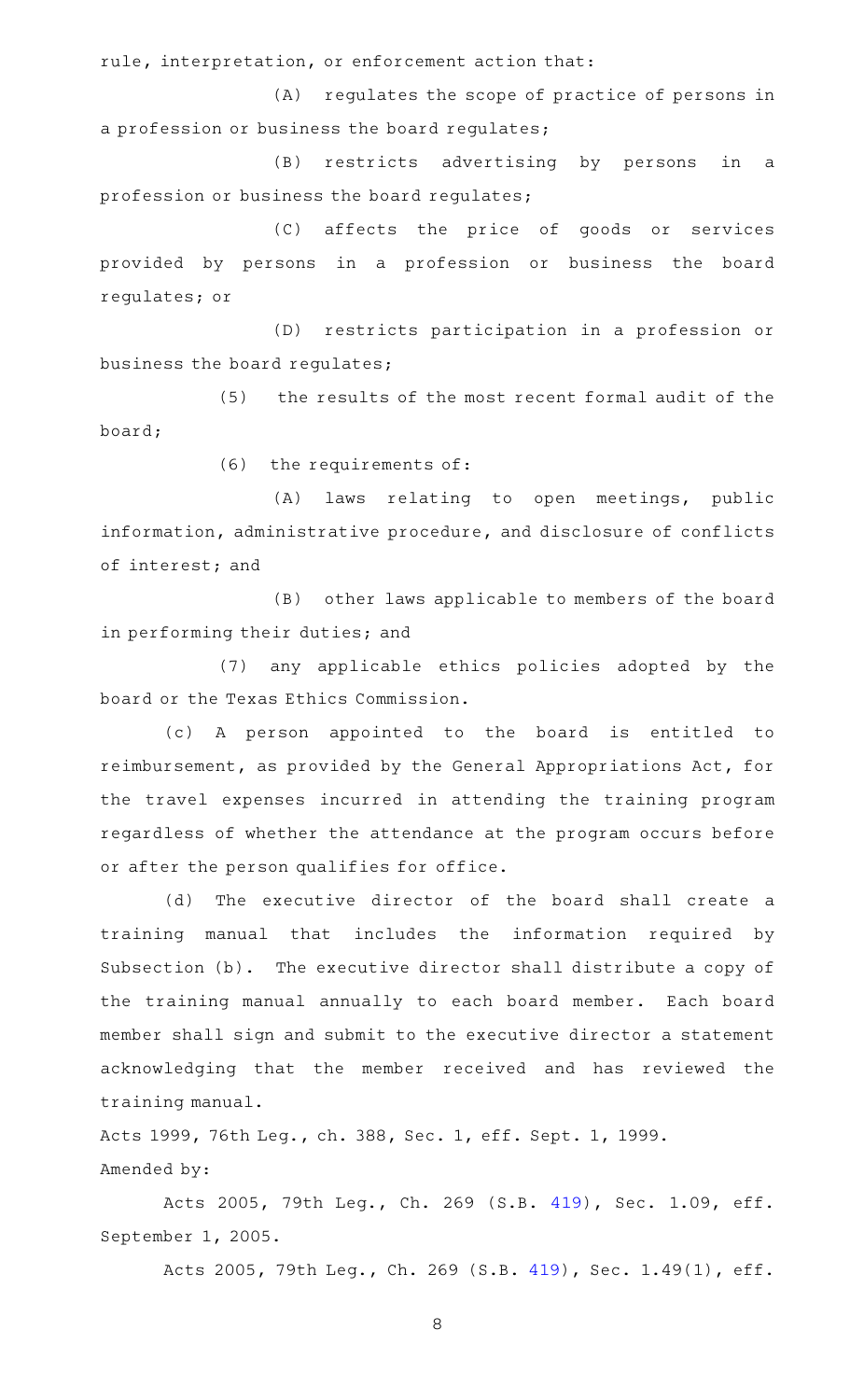September 1, 2005.

Acts 2019, 86th Leg., R.S., Ch. 1231 (H.B. [1504](http://www.legis.state.tx.us/tlodocs/86R/billtext/html/HB01504F.HTM)), Sec. 2, eff. September 1, 2019.

SUBCHAPTER B. EXECUTIVE DIRECTOR AND OTHER PERSONNEL

Sec. 152.051. EXECUTIVE DIRECTOR. (a) The board shall appoint an executive director. The executive director serves as the chief executive and administrative officer of the board.

(b) The executive director serves at the pleasure of the board.

Acts 1999, 76th Leg., ch. 388, Sec. 1, eff. Sept. 1, 1999.

Sec. 152.052. EXECUTIVE DIRECTOR POWERS AND DUTIES. The executive director shall administer and enforce this subtitle under the supervision and at the direction of the board.

Acts 1999, 76th Leg., ch. 388, Sec. 1, eff. Sept. 1, 1999.

Sec. 152.054. CHIEF OPERATING OFFICER; MEDICAL DIRECTOR. (a) The executive director may employ a chief operating officer to:

(1) administer, implement, and monitor systems and necessary measures to promote the quality and efficiency of board operations; and

(2) perform other duties as assigned by the executive director.

(b) If the executive director is not a physician licensed to practice in this state, the executive director shall appoint a medical director who is:

 $(1)$  a physician licensed to practice in this state; and

(2) primarily responsible for implementing and maintaining policies, systems, and measures regarding clinical and professional issues and determinations.

(c) The chief operating officer or medical director acts under the supervision and at the direction of the executive director.

Acts 1999, 76th Leg., ch. 388, Sec. 1, eff. Sept. 1, 1999.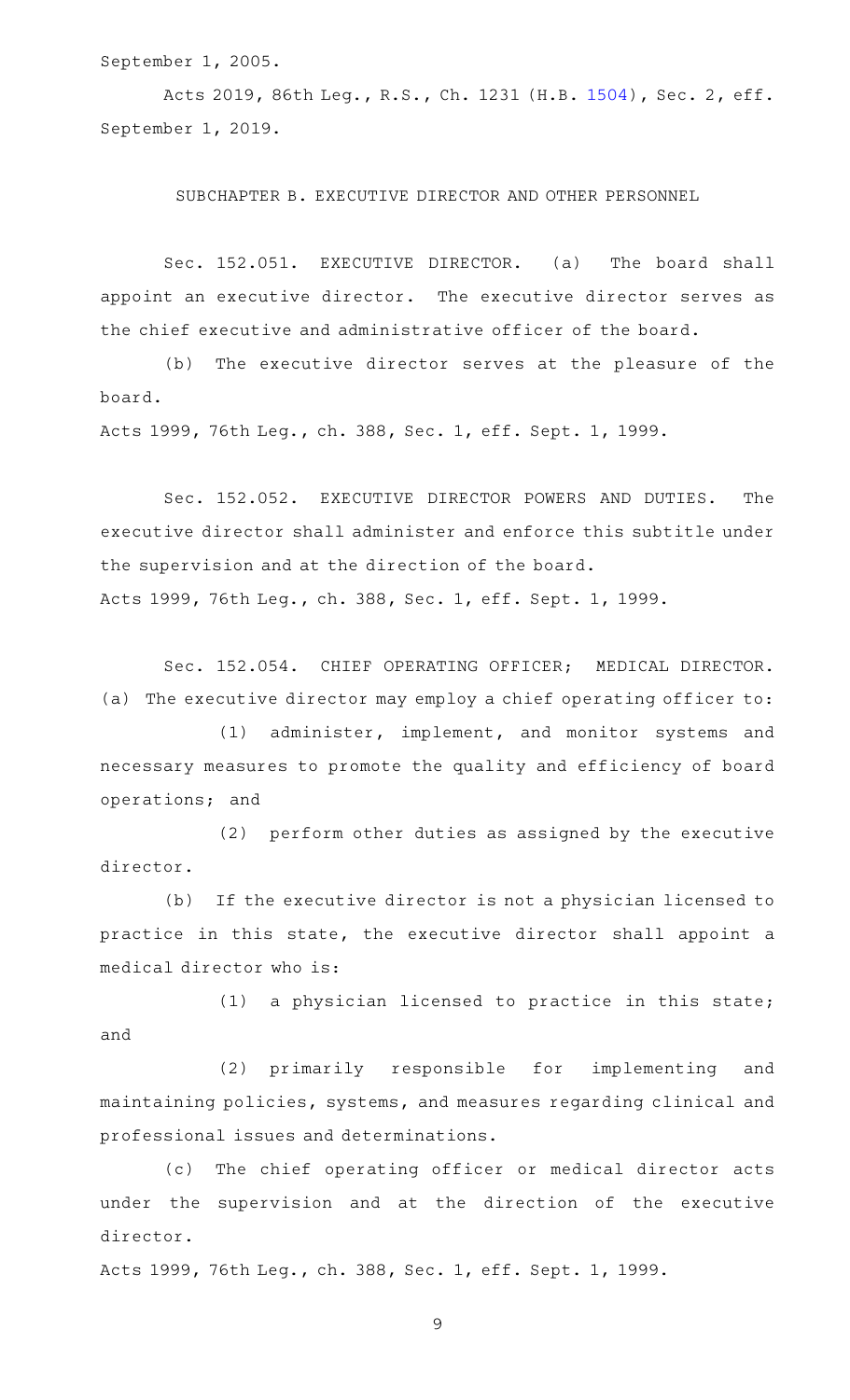Sec. 152.055. PERSONNEL. (a) The board shall employ, compensate, and provide persons as determined necessary by the board to administer this subtitle, including administrators, clerks, employees, consultants, and professionals.

(b) The board shall reimburse those persons for actual and necessary expenses, including investigation expenses, travel expenses, and other incidental expenses, incurred in the performance of official duties as determined by the board.

(c) An employee of the board may not be employed by or paid a fee for services provided by a statewide or national organization incorporated to represent the entire profession licensed to practice medicine in this state or the United States, including an organization representing the practice of osteopathic medicine.

(d) A person is not eligible to serve as an employee of the board if the person is related within the second degree by affinity or within the third degree by consanguinity, as determined under Chapter [573,](http://www.statutes.legis.state.tx.us/GetStatute.aspx?Code=GV&Value=573) Government Code, to a person who is employed by or paid a fee for services provided by an organization described by Subsection (c).

Acts 1999, 76th Leg., ch. 388, Sec. 1, eff. Sept. 1, 1999.

Sec. 152.056. DIVISION OF RESPONSIBILITIES. The board shall develop and implement policies that clearly separate the policy-making responsibilities of the board and the management responsibilities of the executive director and the staff of the board.

Acts 1999, 76th Leg., ch. 388, Sec. 1, eff. Sept. 1, 1999. Amended by:

Acts 2005, 79th Leg., Ch. 269 (S.B. [419](http://www.legis.state.tx.us/tlodocs/79R/billtext/html/SB00419F.HTM)), Sec. 1.10, eff. September 1, 2005.

Sec. 152.057. QUALIFICATIONS AND STANDARDS OF CONDUCT INFORMATION. The board shall provide, as often as necessary, to its members and employees information regarding their:

(1) qualifications for office or employment under this subtitle; and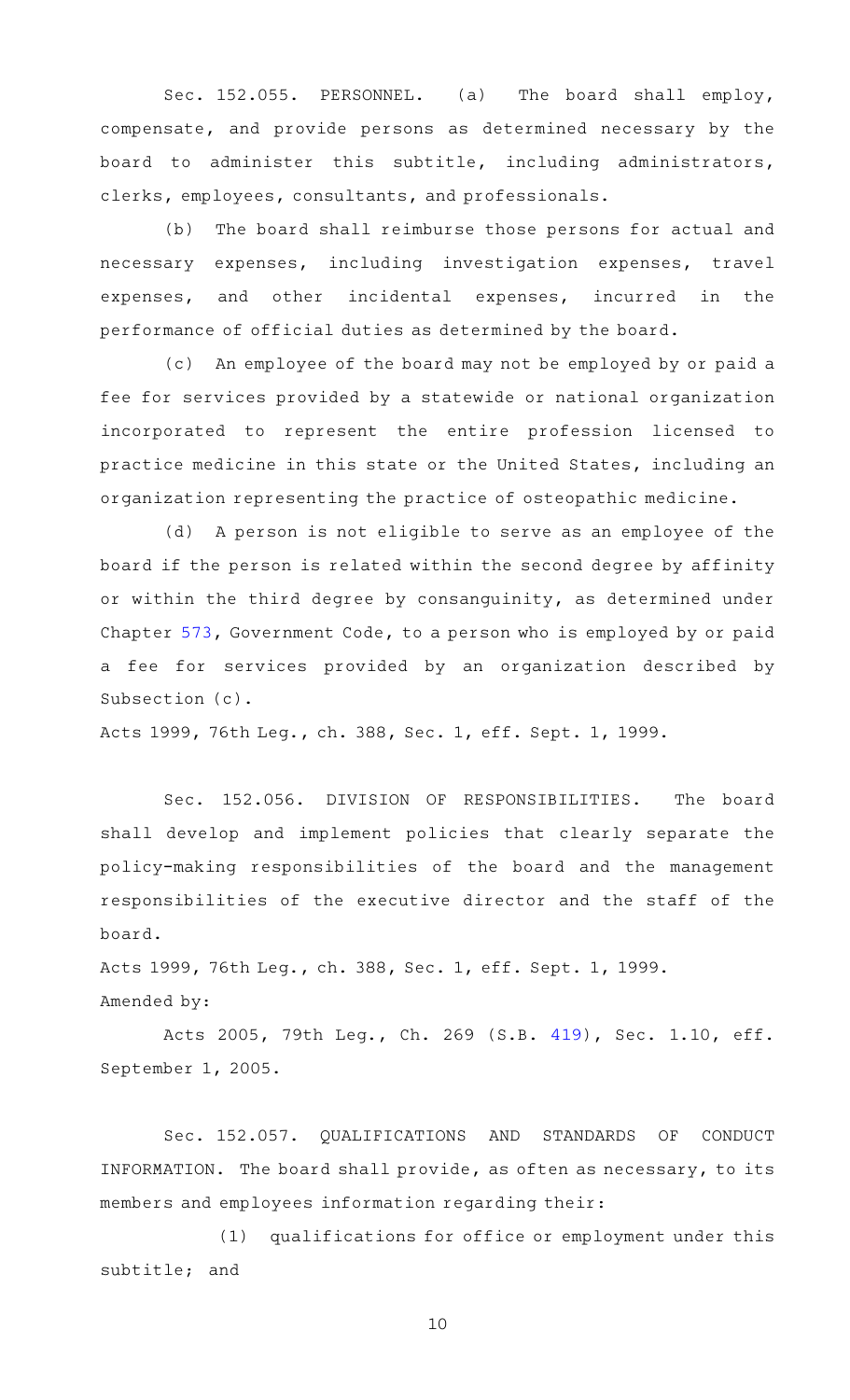(2) responsibilities under applicable laws relating to standards of conduct for state officers or employees. Acts 1999, 76th Leg., ch. 388, Sec. 1, eff. Sept. 1, 1999.

Sec. 152.058. CAREER LADDER; ANNUAL PERFORMANCE EVALUATIONS. (a) The executive director or the executive director 's designee shall develop an intra-agency career ladder program. The program must require intra-agency posting of all nonentry-level positions concurrently with any public posting.

(b) The board shall develop a system of annual performance evaluations of the board's employees based on measurable job tasks. Any merit pay authorized by the board must be based on the system established under this subsection.

Acts 1999, 76th Leg., ch. 388, Sec. 1, eff. Sept. 1, 1999.

Sec. 152.059. EQUAL EMPLOYMENT OPPORTUNITY POLICY; REPORT. (a) The executive director or the executive director 's designee shall prepare and maintain a written policy statement to assure implementation of an equal employment opportunity program under which all personnel decisions are made without regard to race, color, disability, sex, religion, age, or national origin. The policy statement must include:

(1) personnel policies, including policies relating to recruitment, evaluation, selection, appointment, training, and promotion of personnel, that are in compliance with requirements adopted under Chapter [21,](http://www.statutes.legis.state.tx.us/GetStatute.aspx?Code=LA&Value=21) Labor Code;

(2) a comprehensive analysis of the board's workforce that meets federal and state guidelines;

(3) procedures by which a determination can be made of significant underuse in the board 's workforce of all persons for whom federal or state guidelines encourage a more equitable balance; and

(4) reasonable methods to appropriately address those areas of significant underuse.

- (b) A policy statement prepared under Subsection (a) must:
	- (1) cover an annual period;

(2) be updated annually and reviewed by the Commission